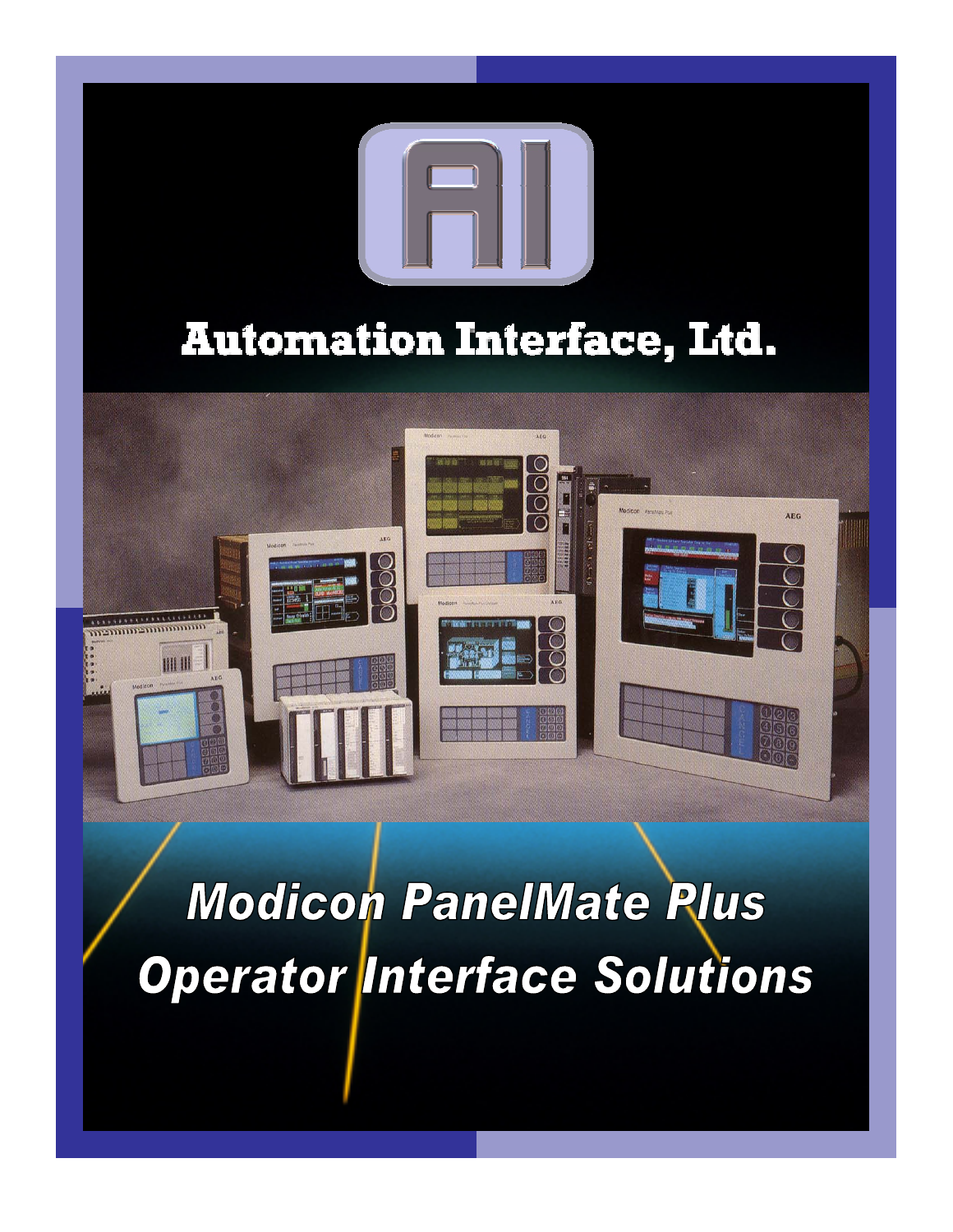# **MODICON PanelMate Plus Support and Upgrade Program**

Modicon was one of the pioneers in the Automation and Control marketplace. Many people credit them with actually inventing the Programmable Logic Controller and they were a leading supplier in that industry. In the late 1980's they recognized the need to add an effective operator interface solution to their product line. After an extensive search for the best operator interface available, they determined that the Eaton Cutler-Hammer PanelMate operator interface systems were the best fit for their needs. From 1990 through 2000, Modicon and Eaton Cutler-Hammer partnered to create the largest private label operator interface program to date. More than \$100,000,000 in Eaton Cutler-Hammer private labeled Operator Interface systems were sold by Modicon, World-wide.



In the late 1990's Modicon was being integrated into the Schneider Electric organization and the private label PanelMate Plus program was being phased out. Since nothing in the Schneider Electric product offering is a suitable replacement for the PanelMate Plus, Modicon customers looking for upgrades and service were left to find a solution on their own.

The President of Automation Interface, Ltd., Jim Thorp, was involved with the Modicon private label program from its inception. He led the Eaton Cutler-Hammer team responsible for developing and expanding the program and he worked closely with the Modicon sales team and many of Modicon's largest Operator Interface customers. This experience uniquely equips Automation Interface, Ltd. to be the best source for repair, upgrade, and support of Modicon PanelMate equipment.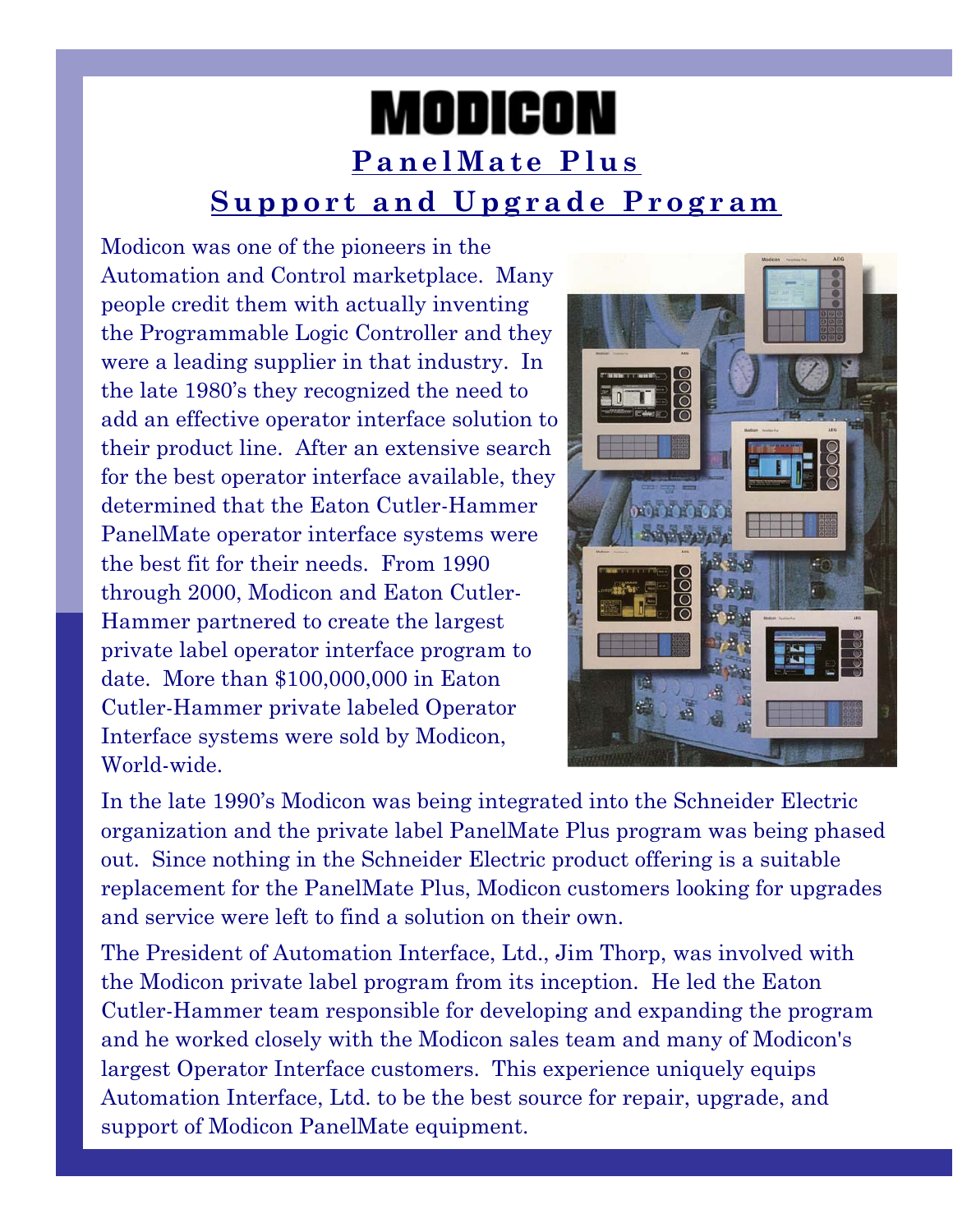In 2004, Jim Thorp worked with Eaton Cutler-Hammer to set up a high quality service solution for Modicon PanelMate Plus systems with Electrical South, the largest independent electronic repair company in North America

• The complete inventory of parts, drawings, and test procedures for Modicon PanelMate Plus systems were transferred from Eaton Cutler-Hammer to Electrical South.



• Eaton Cutler-Hammer no longer offers repair services for these systems (and Modicon never did repair these systems themselves) and now endorses Electrical South as their preferred repair source for Modicon PanelMate Plus equipment.

Automation Interface, Ltd is an authorized agent for Electrical South and offers their services to its clients.

**New Eaton Cutler-Hammer PanelMate operator interface systems are excellent replacements for the Modicon PanelMate Plus systems. They are fully compatible and applications can be converted and easily reused in these new systems.** 

#### **Summary**

Automation Interface, Ltd. provides:

- Consulting to provide the upgrade and support program that best meets the customers' needs
- High quality, cost effective repair services for Modicon PanelMate Plus units through a factory endorsed relationship with Electrical South.
- Conversion of existing Modicon PanelMate Plus applications to work in the latest Eaton Cutler-Hammer PanelMate systems
- Automation Interface, Ltd. can provide replacement systems including drop in replacements for existing systems at special pricing.
- Automation Interface can upgrade client applications to take advantage of the new capabilities available in the latest PanelMate equipment.
- Life cycle programs we can provide all of these services in a program that ensures the maximum uptime of our clients installations.
- Other let us know what you need.